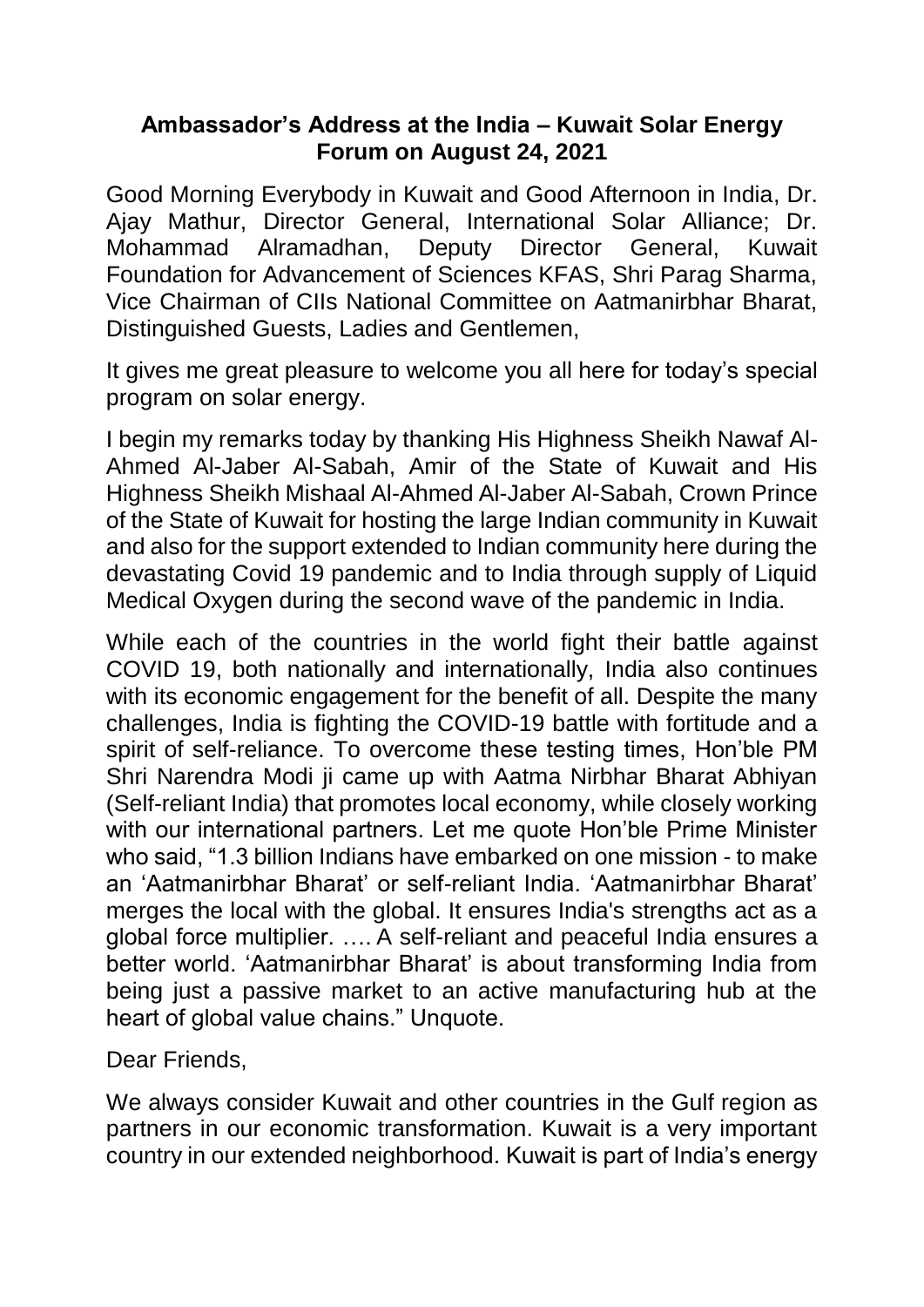security efforts and India is part of Kuwait's food security efforts. Both countries are having an excellent relationship, stretching back to several decades. The leadership of the two countries are in regular contact giving clear guidance and roadmap to strengthen our partnership at all levels. Hon'be Foreign Minister of Kuwait was in India in March this year and India's External Affairs Minister was in Kuwait in June this year. This is part of our increased exchanges in this year when we celebrate the  $60<sup>th</sup>$  anniversary of the establishment of diplomatic relations between our two countries. We have now set up a Joint Commission at the level of Foreign Ministers with a forward looking roadmap to take our longstanding dynamic relationship to a new higher level of partnership.

India – Kuwait Solar Energy forum is important as not only because we are celebrating India - Kuwait partnership in the energy sector today, which is the mainstay of our long standing dynamic partnership, but also because we are looking at a future that awaits us. As Mahatma Gandhi said "We have not inherited the world from our forefathers - we have borrowed it from our children. The world that we have borrowed from our children must be returned to them as it should be." For a few years now, scientists, forecasters, strategic thinkers and now most prominently our children are reminding us strongly that when it comes to our planet, we cannot let business as usual to continue.

Today we are delighted to have amongst us Dr. Ajay Mathur, Director General, International Solar Alliance; Dr. Mohammad Alramadhan, Deputy Director General, Kuwait Foundation for Advancement of Sciences KFAS, Shri Parag Sharma, Vice Chairman of CIIs National Committee on Aatmanirbhar Bharat, and some of the most eminent subject matter experts from the field of research, government, industry and investment in the field of renewable energy and from India and Kuwait.

I look forward to their remarks and presentations. To me, as the representative of India in Kuwait, a horizon of possibilities and opportunities is clearly visible for India and Kuwait to work towards a better future in this sector. Hon'ble Prime Minister Narendra Modi ji spoke of harnessing power of the sun much earlier than many other world leaders. It was with his vision and leadership that the International Solar Alliance (ISA) was conceptualized and launched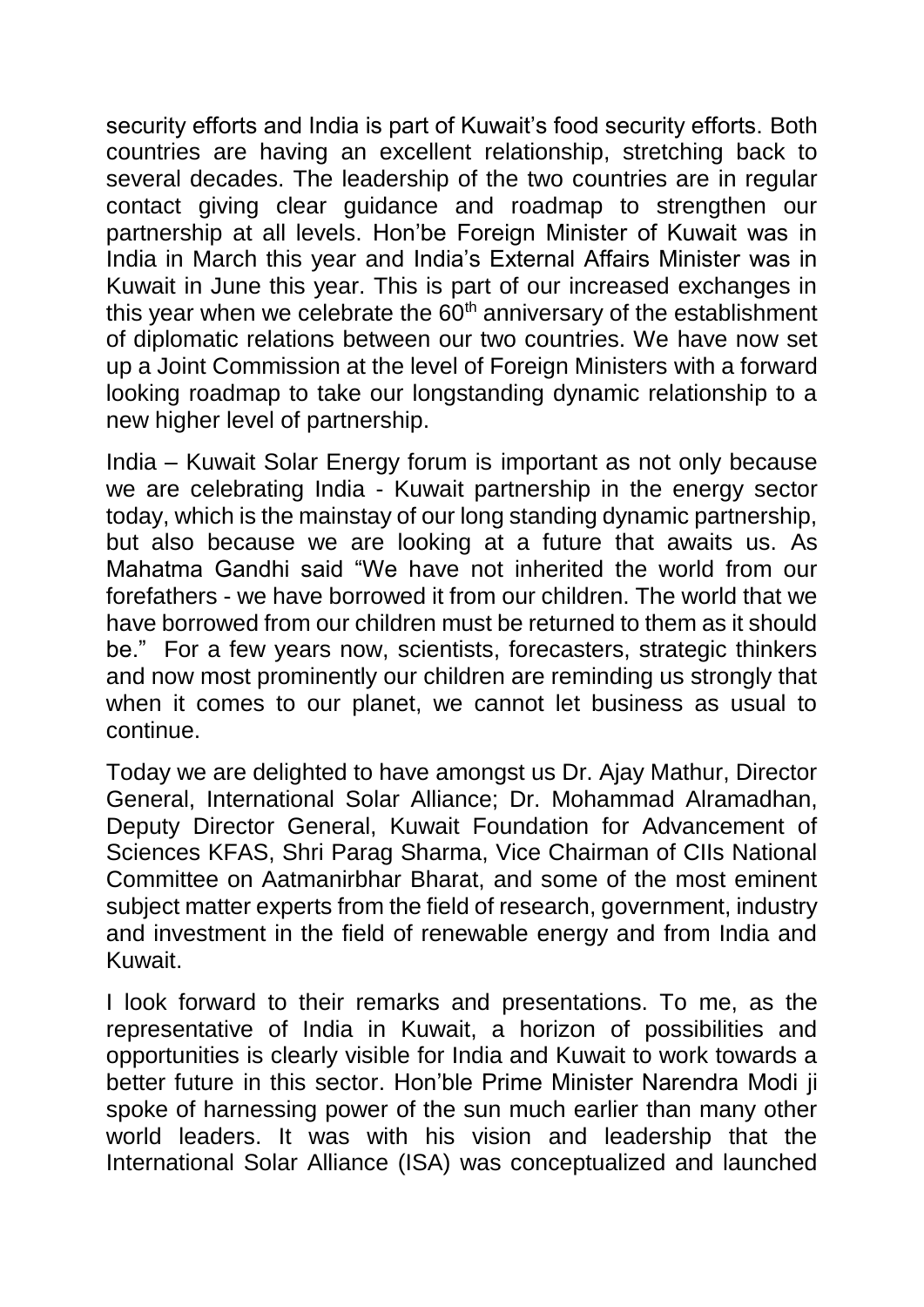during the CoP-21 in Paris. Hon'ble Prime Minister led India's resolve to ensure a greener tomorrow by committing to an ambitious plan of reducing of Carbon dioxide emissions and increasing the share of renewable energy in India's energy basket.

Today we know that it was India's constructive engagement, which ensured the Paris Agreement, and 6 years later, in 2021 India is the only major economy, not just on track, but surpassing its commitment made towards Paris Agreement. Last week, India surpassed 100,000 MegaWatt i.e. 100 GigaWatt of installed capacity in renewable energy, excluding the large hydropower project. This is a phenomenal achievement by any standards and it makes India only the fourth country in the world to do so. Today solar energy is not an esoteric, futuristic technological concept, but a reality for thousands of remote households in the most difficult geographic locations of India. The Ministry of New and Renewable Energy Resources, the Government of India has successfully electrified all of India's villages including by use of solar energy.

India also is home to the world's only fully solar powered international airport in Kochi in my home state of Kerala, a 12 megawatt solar plant which has more than 46,000 solar panels running the airport. A fully solar powered railway station is in India, in Guwahati, Assam. The world's largest floating solar energy park is coming up in Gujarat. The industry in India has enthusiastically championed the cause of solar energy and increasingly we see them in solar manufacturing and storage sectors. We will hear more about this from our eminent speakers during the program.

Having stayed in this energy rich country of Kuwait for over a year, I can say for sure that Kuwait has no dearth of solar energy. With most months of the year receiving ample sunlight and the landscape that makes solar parks more accessible, Kuwait has a great potential for harnessing development of solar energy for the world.

Today, I see a huge opportunity to diversify our energy security partnership with Kuwait. The Indian experience, expertise, manpower in the field of solar and renewable energy is available to take further bilateral cooperation in this sector. We have also invited Kuwait to join the International Solar Alliance.